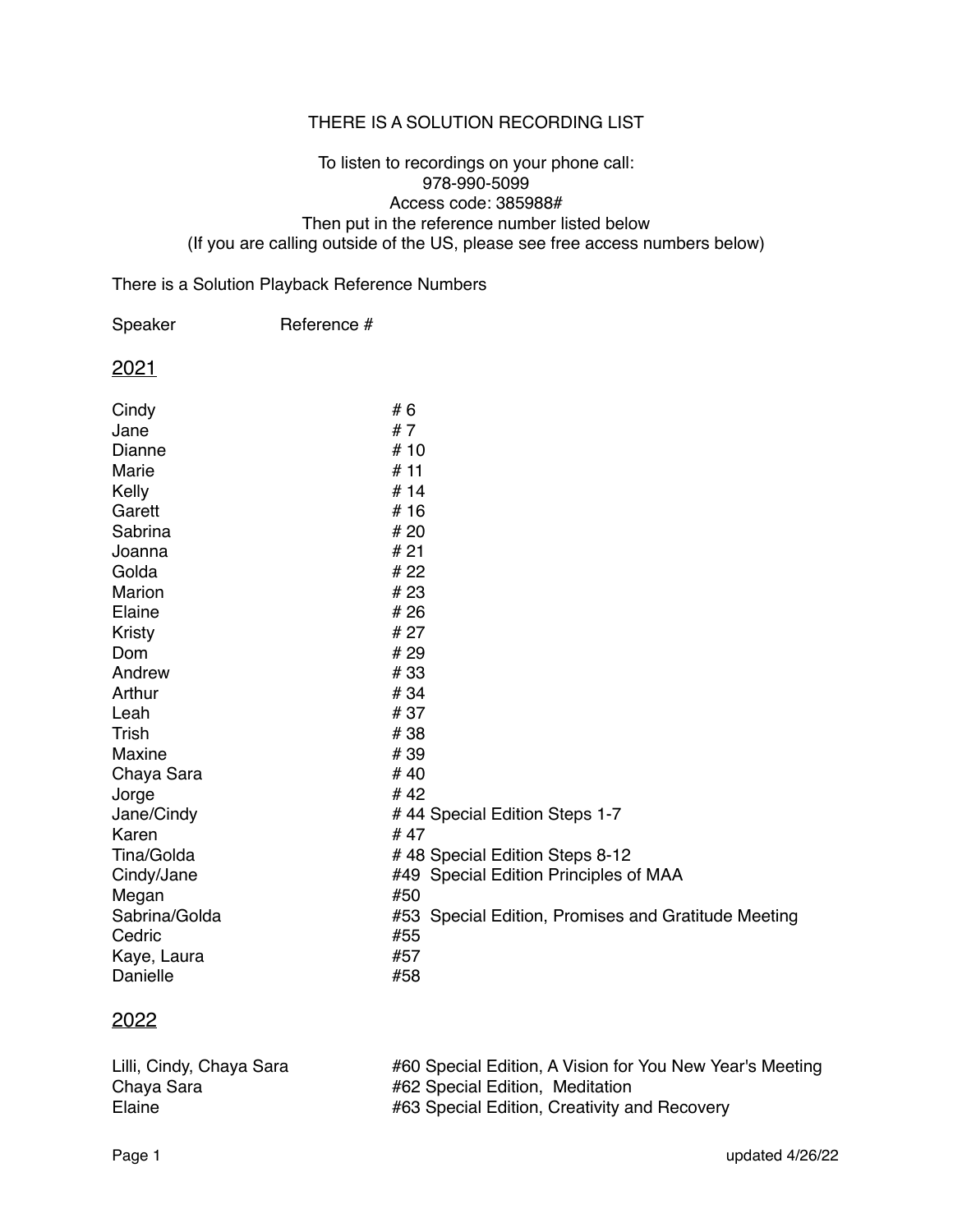Jane, Patricia, Golda! ! ! #64 Special Editions, Step Twelve Kristina! ! ! ! #66 Deborah! ! ! ! #68 Alex #70 Tammy #72 Lia F, Chaya Sara, Golda **1998 and #74** Special Edition, The Principles of MAA Melody #75

# **FREE CONFERENCE CALL WORLD WIDE ACCESS NUMBERS FOR:**

**978-990-5000 access code: 385-988#**

### **AMERICAS**

United States English +1 978-990-5000 Free Argentina Argentina Spanish +54 11 5235-4343 Free Brazil Brazil Portuguese +55 11 95325-0517 Free Canada Canada English \$0/mo - 2¢/min/caller Chile Chile Spanish +56 44 890 9160 Free Colombia Colombia Spanish +57 1 4850832 Free Costa Rica Costa Rica Spanish +506 4000 3932 Free Dominican Republic Dominican Republic Spanish +1 849-943-0171 Free Guatemala Guatemala Spanish +502 2458 1480 Free Mexico Mexico Spanish +52 55 8880 8074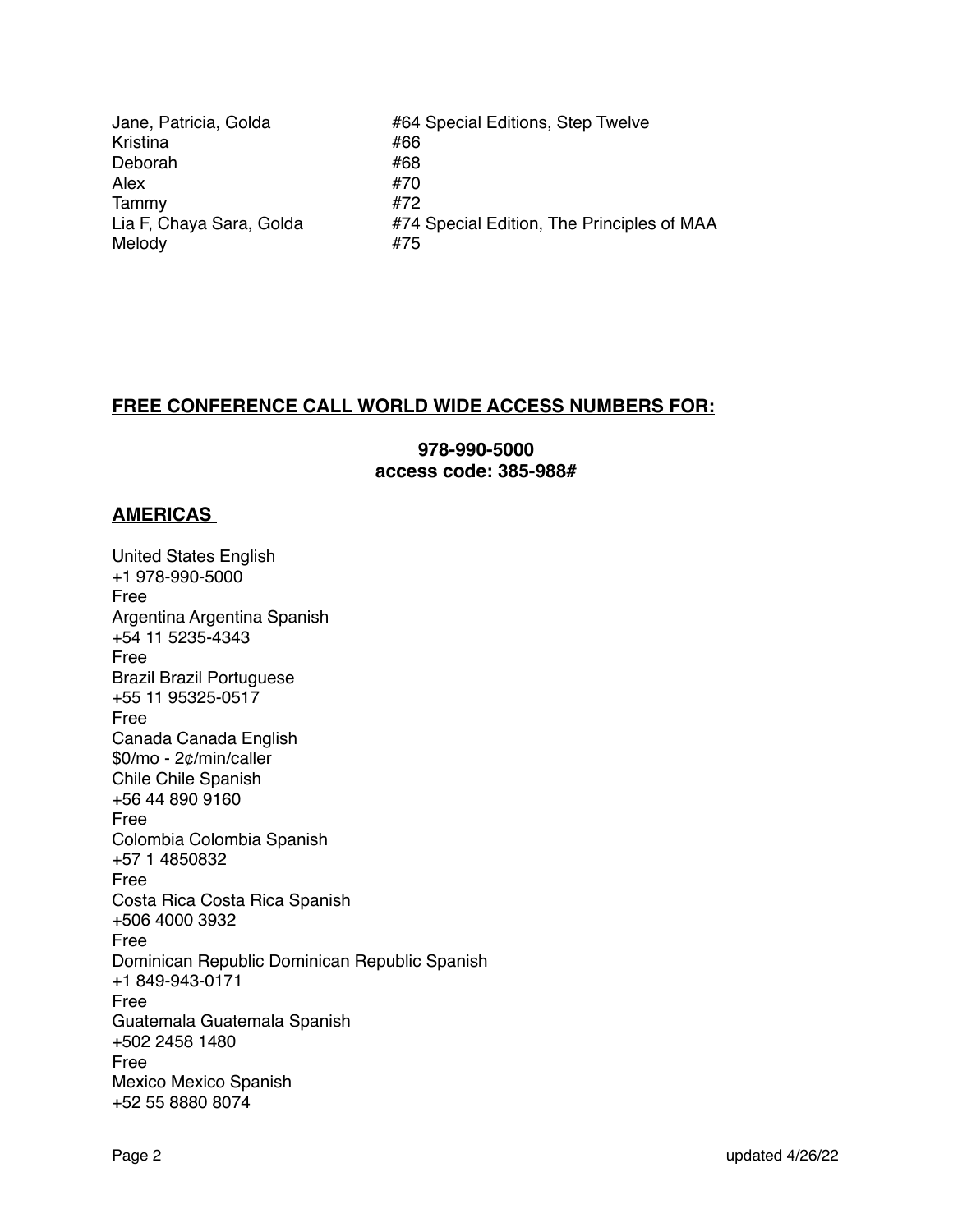Free Panama Panama Spanish +507 833-7458 Free Peru Peru Spanish +51 1 6429778 Free

### **EMEA COUNTRIES**

 Afghanistan English +93 72 989 0556 Free Albania Albania English +355 4 454 1752 Free Algeria Algeria English +213 98 221 05 58 Free Austria Austria German +43 1 2650586 Free Bahrain Bahrain Arabic +973 6500 9194 Free Belgium Belgium Dutch +32 2 894 33 47 Free Bosnia and Herzegovina Bosnia and Herzegovina English +387 32 911-241 Free Bulgaria Bulgaria English +359 2 495 9901 Free Cameroon Cameroon French +237 2 42 24 10 40 Free Croatia Croatia English +385 1 8000 054 Free Cyprus Cyprus English +357 77 788853 Free Czech Republic Czech Republic English +420 910 880 230 Free Denmark Denmark Danish +45 78 77 25 21 Free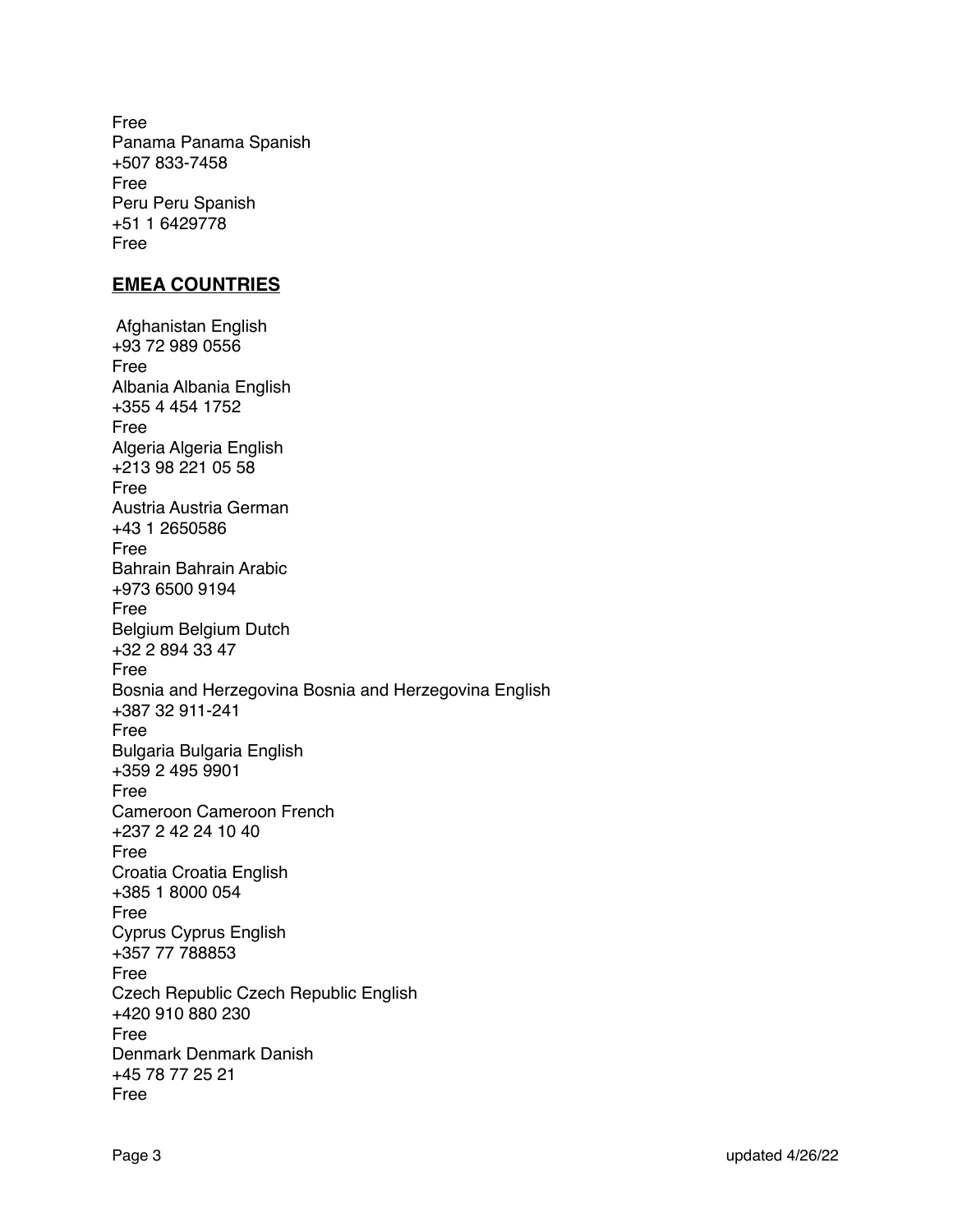Estonia Estonia English +372 634 6290 Free Finland Finland Finnish +358 9 31587248 Free France France French +33 7 56 75 00 20 Free Georgia Georgia English +995 706 770 412 Free Germany Germany German +49 221 98882119 Free Greece Greece English +30 21 0300 6774 Free Hungary Hungary English +36 1 323 7174 Free Iceland Iceland English +354 539 0383 Free India India English +91 172 510 0958 \$0/mo - 0¢/min/caller Ireland Ireland English +353 1 437 3270 Free Israel Israel Hebrew +972 76-599-0056 Free Italy Italy Italian +39 06 4520 0644 Free Kazakhstan Kazakhstan English +7 727 310 0576 Free Kenya Kenya English +254 20 5293326 Free Kosovo Kosovo English +383 38 413 967 Free Latvia Latvia English +371 25 893 150 Free Lithuania Lithuania English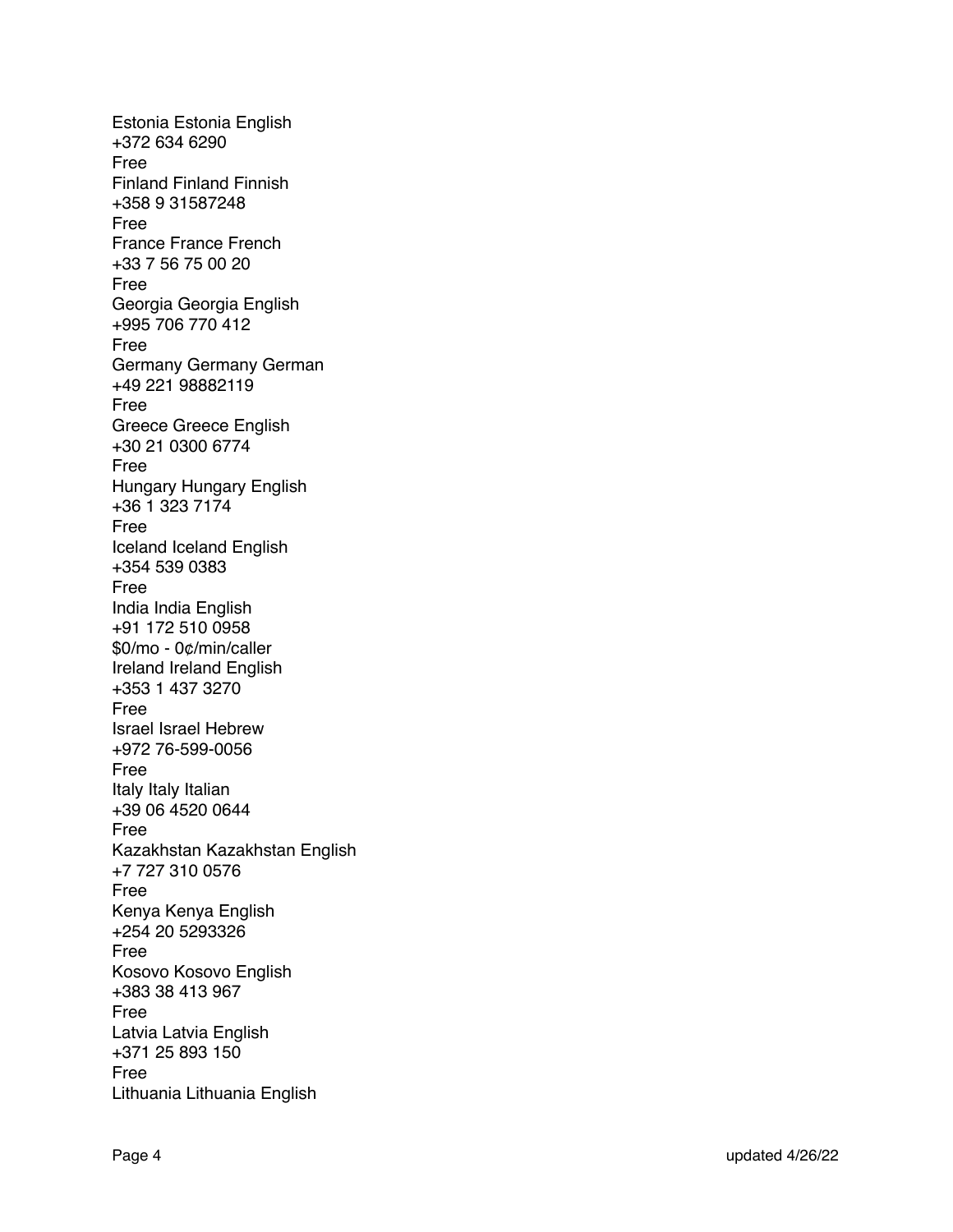+370 661 05801 Free Luxembourg Luxembourg German +352 20 30 17 63 Free Macedonia Macedonia English \$0/mo - 5¢/min/caller Malawi Malawi English +265 212 342 039 Free Malta Malta English +356 2031 0094 Free Monaco Monaco French +377 93 10 82 48 Free Montenegro Montenegro English +382 78 907 052 Free Netherlands Netherlands Dutch +31 97 05 500 1844 Free Nigeria Nigeria English +234 1 227 9422 Free Norway Norway Norwegian +47 852 95 711 Free Pakistan Pakistan English +92 21 37132675 Free Poland Poland Polish +48 22 263 04 47 Free Portugal Portugal Portuguese +351 308 801 714 Free Romania Romania English +40 31 780 7078 Free Russian Federation Russian Federation Russian +7 958 473-91-71 Free Serbia Serbia English +381 67 7892846 Free Slovakia Slovakia English +421 2/336 633 26 Free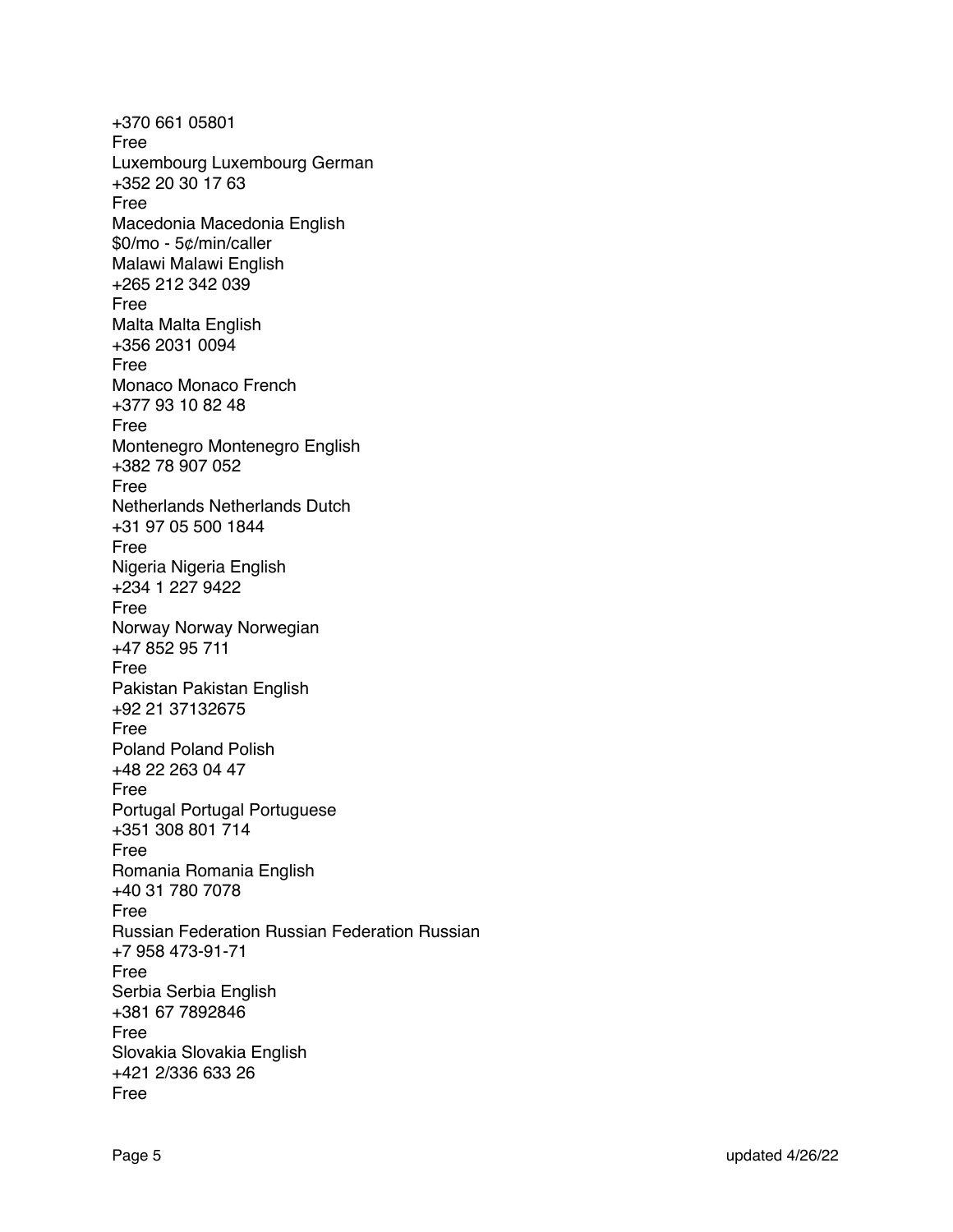Slovenia Slovenia English +386 65 701 143 Free South Africa South Africa English +27 87 825 0934 Free Spain Spain Spanish +34 872 50 31 99 Free Sri Lanka Sri Lanka English +94 115 322 972 Free Sweden Sweden Swedish +46 70 194 00 08 Free Switzerland Switzerland German +41 43 550 70 98 Free Turkey Turkey Turkish +90 212 988 17 25 Free Uganda Uganda English +256 206 301013 Free Ukraine Ukraine English +380 89 324 0220 Free United Arab Emirates United Arab Emirates Arabic +971 600 521283 Free United Kingdom United Kingdom English +44 330 777 2413

## **ASIAN PACIFIC COUNTRIES**

 Australia English +61 7 5660 6012 Free Cambodia Cambodia English +855 96 696 8027 Free China China Mandarin \$10/mo - 4¢/min/caller Hong Kong Hong Kong English \$10/mo - 2¢/min/caller Indonesia Indonesia English +62 21 39706324 Free Japan Japan Japanese